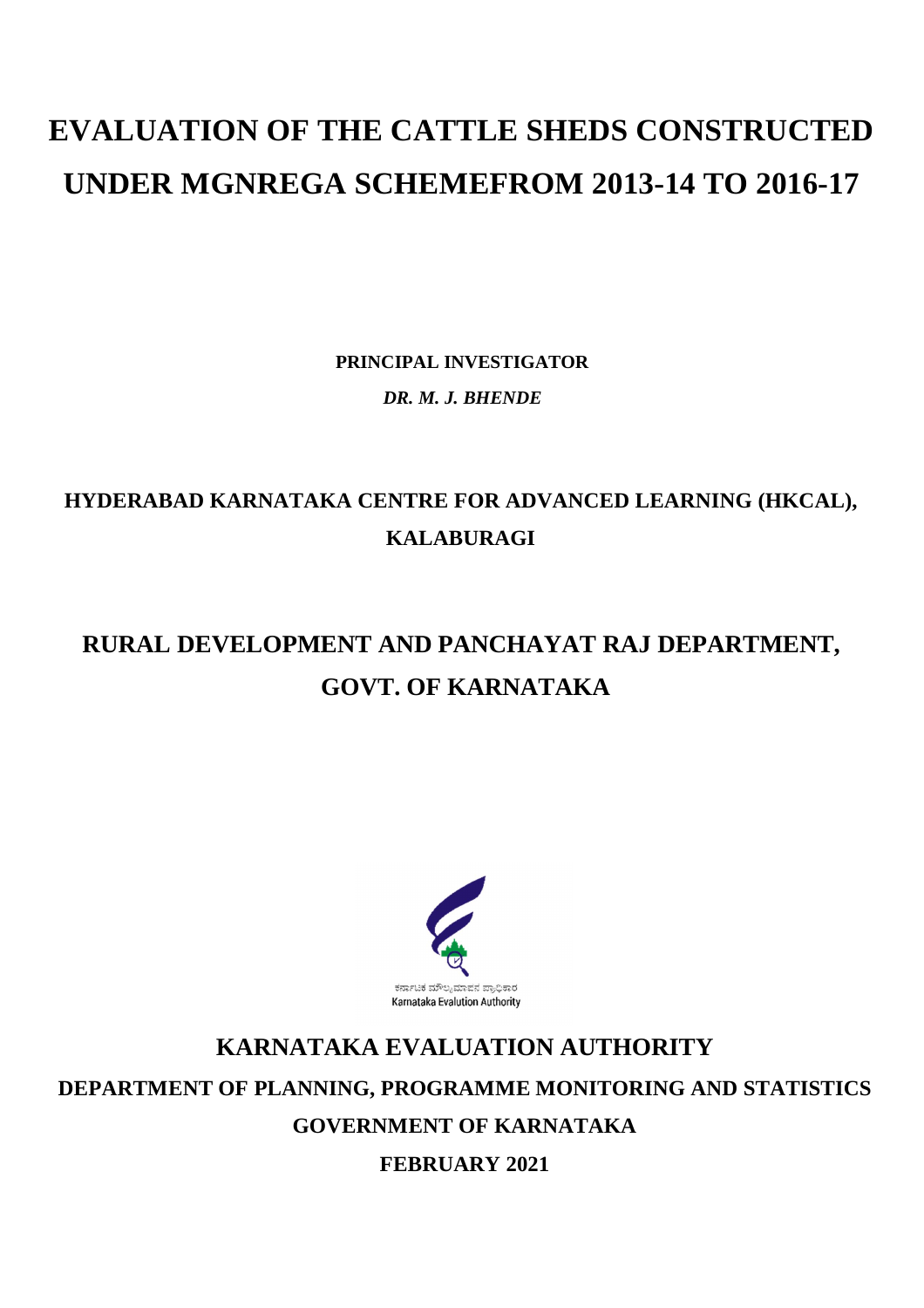#### **EXECUTIVE SUMMARY**

#### **Introduction**

- The Mahatma Gandhi National Rural Employment Guarantee Act, 2005, aims at providing livelihood security to the rural households of the country by providing 100 days of guaranteed wage employment through public works programmes.
- Its other objectives include creation of durable individual assets on land owned by the most deprived sections of the rural poor as per the list of beneficiaries given in Para-5 of Schedule-I of the Act. Which may work as a catalyst for transforming the livelihood conditions of the rural households.
- The provision of assets on the land or homestead of individual beneficiaries could change the status of the households forever, including a change in the status from that of a wage employment seeker to self-employed.
- Construction of Pucca and scientifically designed cattle shed is one such activity undertaken under category B of schedule I of the MGNREGA Act.
- The livestock play very important roles for the wellbeing of rural households, such as food (in the form of milk and meat) supply, source of income, asset saving, source of employment, soil fertility, livelihoods, transport, agricultural traction, etc.
- Almost 70% of the livestock is owned by small and marginal farmers and landless laborers.
- The most widely prevalent practice in rural areas is to tie the cows and buffaloes with rope on a Kutcha floor. The animals move too far in or out of the standing space, defecating all round and even trampling and wasting of feed and fodder.
- The animals are exposed to extreme weather conditions and make them prone to pests and diseases leading to poor health and lower production.
- The pucca cattle shed with proper floor slope, trough and ventilation make cattle more comfortable, reduces infections, wastage of fodder and keeps the animals clean and healthy which results in improved productivity and ultimately income of the household.
- Considering the importance of cattle shed, government has been encouraging construction of pucca cattle sheds in rural areas by providing financial assistance under the MGNREGA.
- Cattle Shed scheme is being implemented in Karnataka since 2013-14 by Rural Development and Panchayat Raj Department, Government of Karnataka.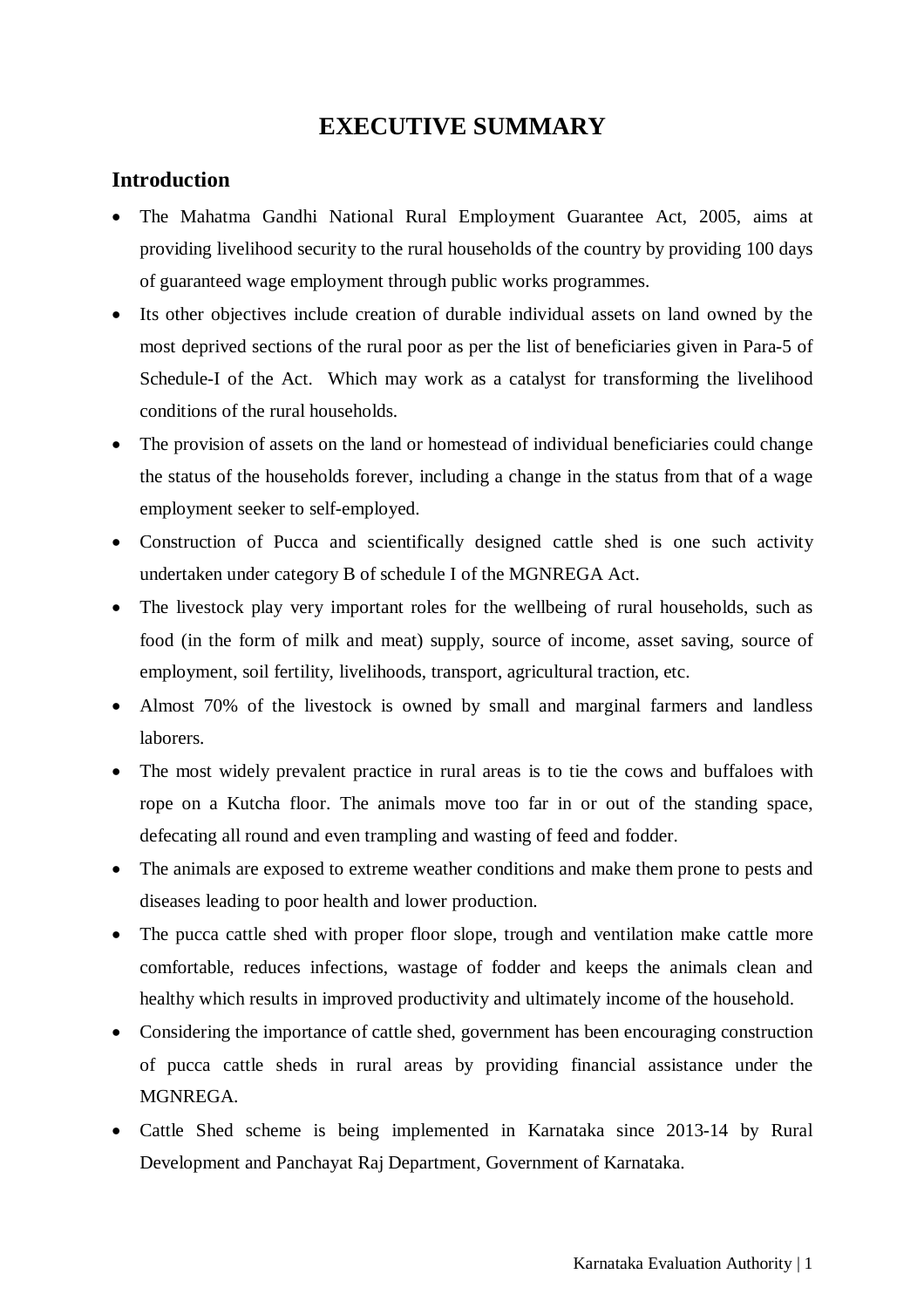• The programme has multiple benefits creating short term employment during construction of shed and long term employment through rearing of cattle and dairy activities.

#### **Objectives**

- The present study examines the processes of selection of beneficiaries and construction of cattle sheds on the land or homestead of individual households and impacts of the assets with a focus on changes in the socioeconomic conditions.
- Assess any changes in the number and type of milch animal reared by the beneficiary.
- To assess the health and hygiene level of dairy animals being reared/maintained by the beneficiaries due to this scheme and resulting changes in the milk production.
- To examine as to what extent the convergence of schemes implemented by line departments
- To verify whether cattle shed is used for specified purpose
- Impact on cleanliness in and around the cattle shed as well as in neighbourhood.

#### **Methodology**

- The study for Evaluation of the Cattle Sheds Constructed under MGNREGA from 2013- 14 to 2016-17 is conducted for the entire state of Karnataka.
- The data are collected from 2 Districts each from 4 divisions of the state.
- 10 percent of the beneficiary households are selected as samples for the study and the total number of samples are based on probability proportionate to the number of beneficiaries in the district. The samples are drawn randomly from two taluks from each district with varying agro economic conditions.
- Sample consists of 5910 beneficiary households with 4596 (77.77 percent) male and 1314 (22.23 percent) female respondents. Control group consists of 59 non beneficiaries from various social groups.
- Data are collected through personal interview using pre-tested structured schedule. Discussions were held with District and GP level officials.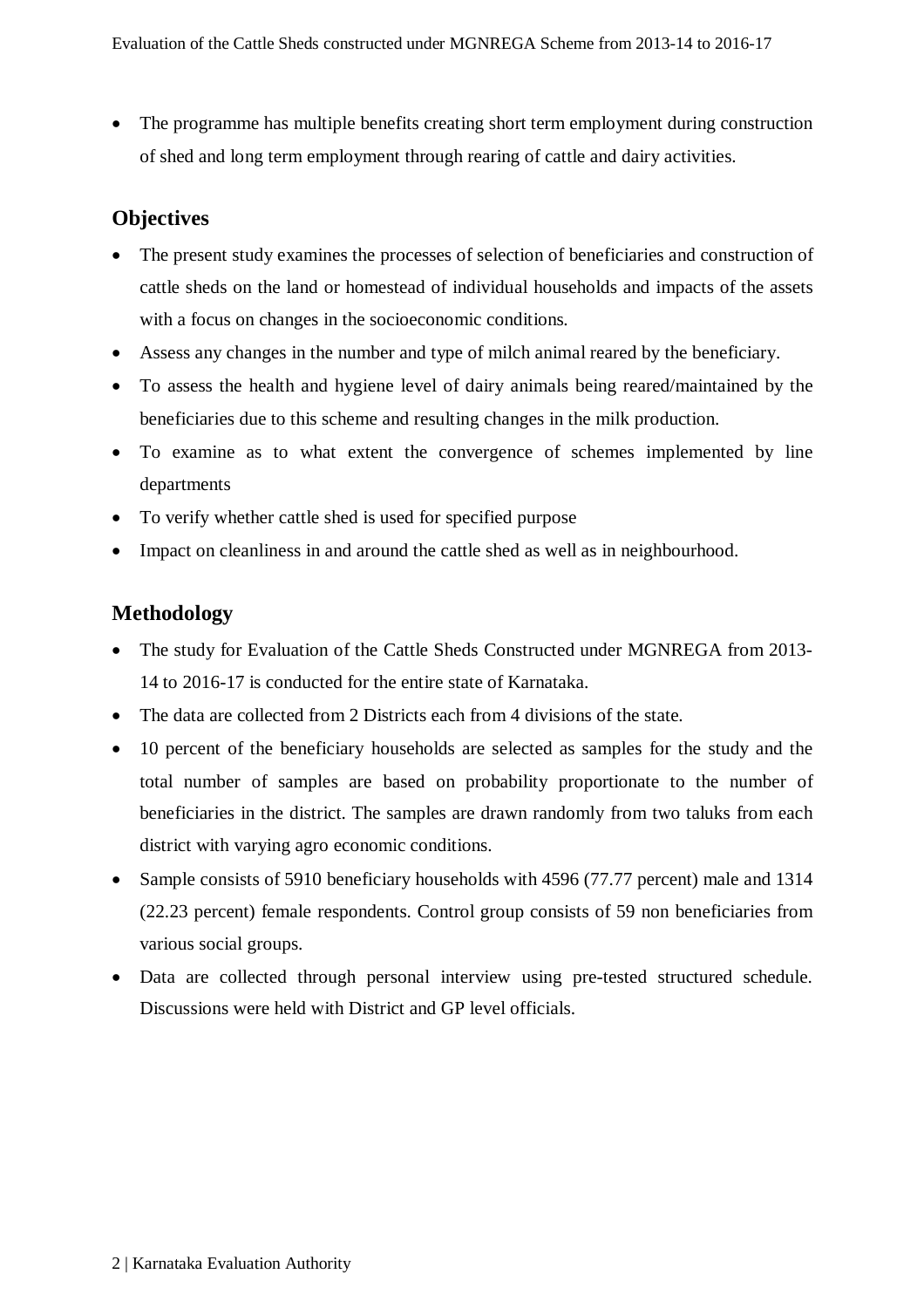#### **Major findings**

- Ward Sabhas and Gram Sabhas are conducted to provide information about programmes/schemes being implemented by the gram panchayat and the households are asked to apply indicating their priorities and interest to take up the activity.
- The action plan is prepared by compiling the applications and is sent for approval to taluk panchayat.
- Most (97 percent) of the beneficiaries got the information of cattle shed scheme through Ward Sabha, Gram sabha and GP and MGNREGS officials.
- The study revealed that that selection of beneficiaries in almost all the divisions is transparent and unbiased.
- The proportion of SC/ST beneficiaries in the sample is higher in all the sample districts than their share in the total population (2011 Population Census) of the respective district.
- Almost all the beneficiaries are aware about eligibility criteria, documents needed and the financial assistance available for construction of cattle shed but very few are aware about technical specifications of cattle shed.
- On the contrary, officials claim that the beneficiaries pretend ignorance about technical specifications of the model cattle shed.
- Job Card issued for MGNREGA works is supposed to be with the household. However, 26 percent of the job cards of the beneficiaries are in the custody of either GP members or MGNREGA functionaries and less than 2 percent either with labour contractors or friends and relatives.
- It is observed that a few cattle sheds are built as per the land parcel owned by the beneficiary, compromising the standard norms. These are devoid of one or the other technical specifications like trough or standard slope, ventilation and urine pond.
- Hiring of contractors is banned for works under MGNREGA, a few beneficiaries from Belagavi and Bengaluru divisions hired contractors for construction of cattle sheds.
- About 97 percent of the beneficiaries completed construction of cattle sheds within stipulated time period.
- Delay in construction was either due to non-availability of skilled labour (mesons) or non-availability of construction material in time.
- The cost estimates for construction of model cattle shed based on PWD and MGNREGS are inadequate to meet the construction cost of model cattle shed.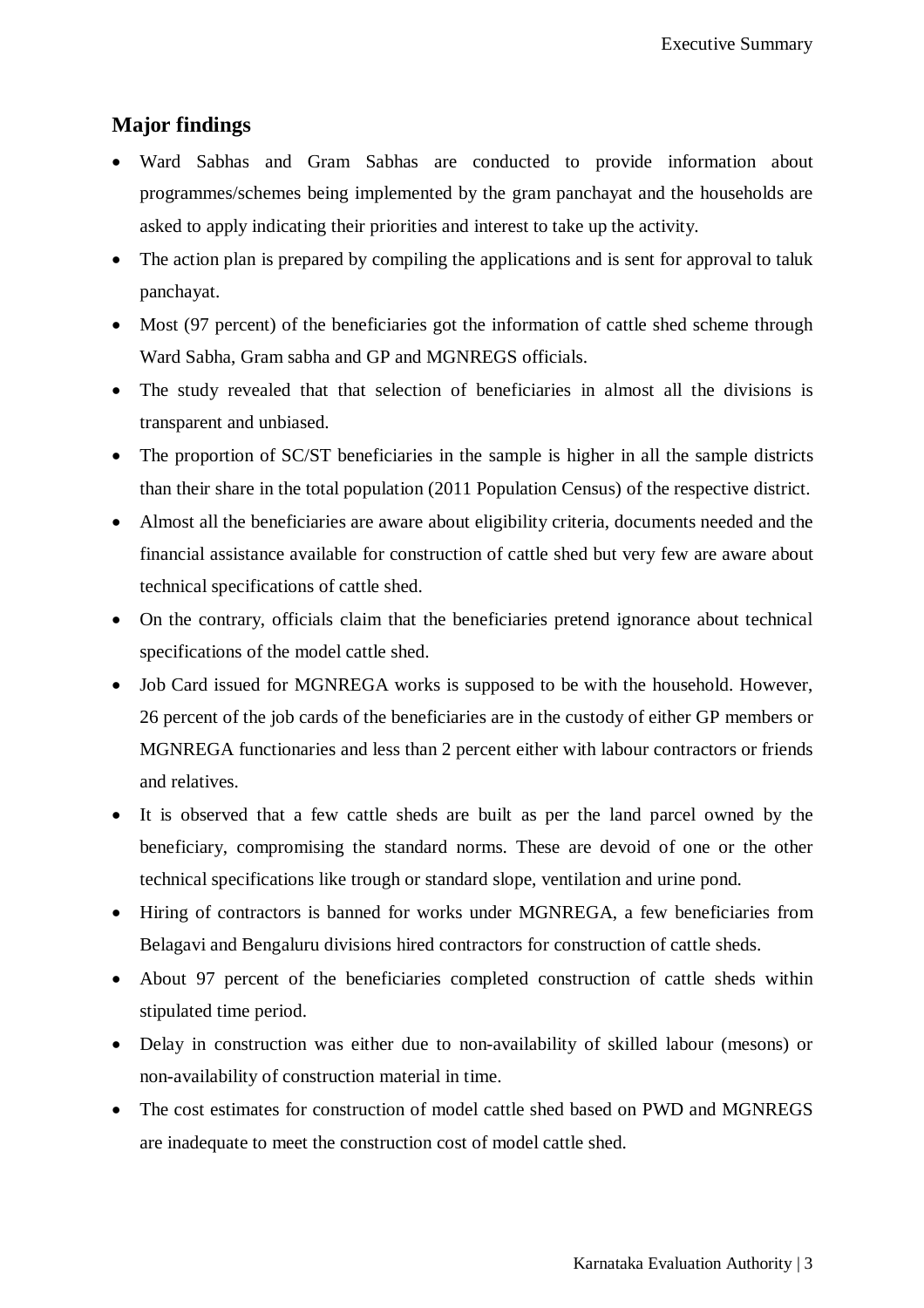- The amount envisaged for labour component for SC/ST/Package beneficiaries and general category beneficiaries is the same. However, the material component of cattle shed approved for general category of beneficiaries is around 20 percent of the amount provided to package beneficiaries.
- The total allocation per unit of model cattle shed includes wages for the beneficiary household for his participation in construction activity but excludes the expenditure on roofing material. SC/ST/Package beneficiaries spent Rs. 6945 and beneficiaries from other categories spent Rs. 24229 (for construction of cattle shed) over and above the reimbursement from the department. During our discussions, Panchayat officials also admitted that cost of construction of model cattle shed exceeds the estimated cost and hence, there is need for realistic estimation of construction cost for model cattle shed.
- Average number of total milk animals increased significantly in all the sample districts after construction of cattle shed. The average number of local cows and buffaloes declined and the number of cross breed cows increased after construction of cattle shed. Livestock census in the recent past indicated the same trend.
- The overall (all samples) milk yield increased (statistically significantly at 5 percent) from 2.37 litres, 5.87 litres and 2.54 litres per day before construction of shed to 2.43 litres, 5.92 litres and 2.59 litres/day after construction of model cattle shed for Local cows, CB cows and buffaloes, respectively.
- Average milk production per beneficiary/day increased ranging from 14 percent in Belgavi division to 17 percent in Bengaluru division with overall average of 16 percent for all sample beneficiaries. The increase in average milk production per beneficiary/day is statistically significant.
- Increase in the number of cross breed cows after construction of cattle shed, contributed the most to increased milk production per beneficiary in post construction period. Contribution of cattle shed is statistically significant in Raichur, Bellary and Hassan districts only.
- There is significant increase in the income from dairying after construction of cattle shed. However, there are huge variations in the average income from dairying between districts within the same division.
- Per capita milk consumption has increased by 18 percent i.e., from average 198 grams/day before construction to 234 grams per capita per day after construction of cattle shed and the increase in milk consumption is statistically significant across the sample districts.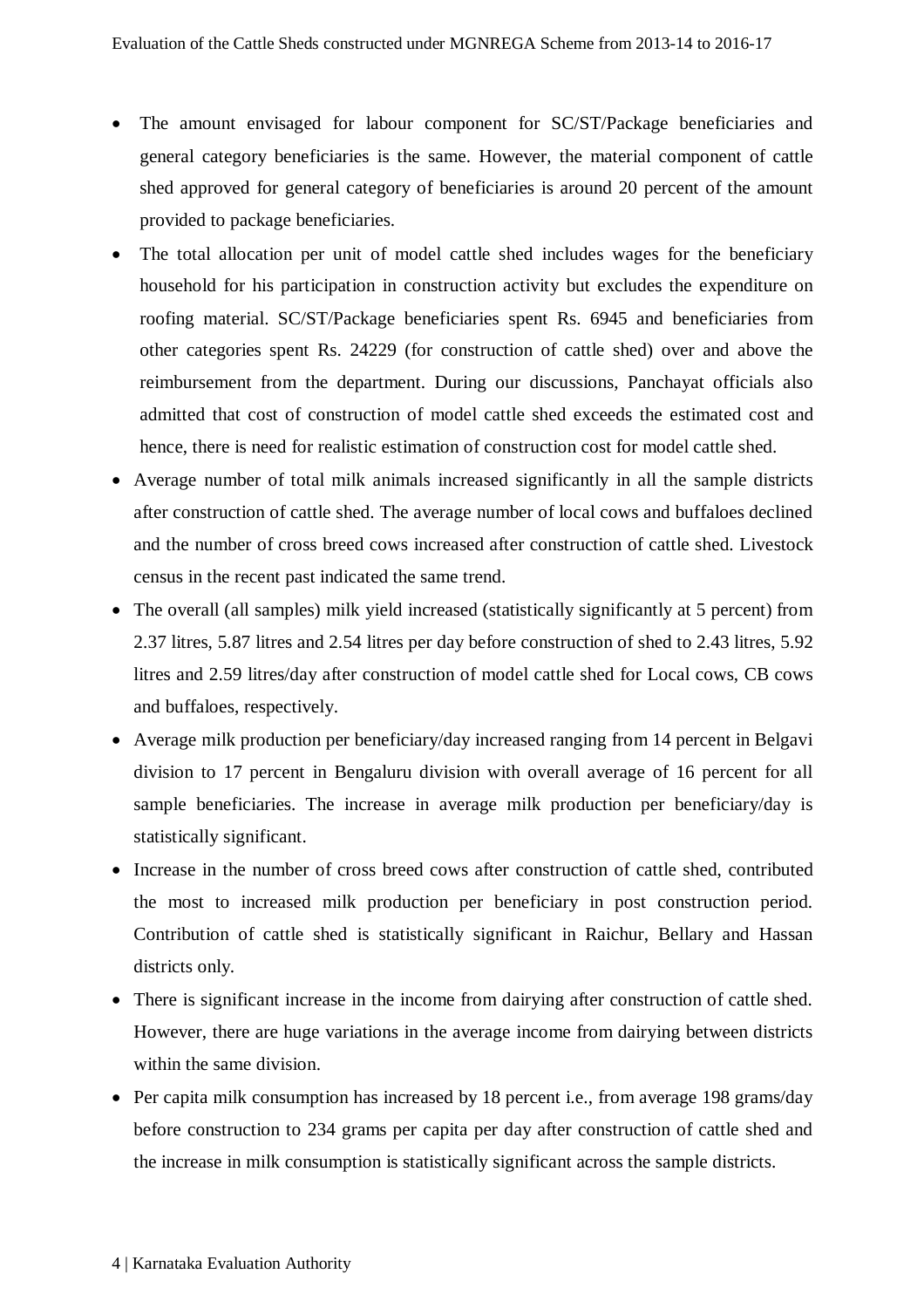- Most of the beneficiaries have cultivated saving habit and save on average Rs. 1758 per annum to meet future contingencies.
- The model cattle sheds are clean and hygienic and keeps animals clean, healthy, free from pests and diseases. This in turn resulted in reduction in veterinary expenses on dairy animals.
- Construction of cattle shed led to modest decline in the number of households who used to migrate in search of employment.
- Convergence is found among schemes implemented by the line department. Most of the beneficiaries of cattle shed also benefitted from one or the other scheme implemented by line departments.
- The demonstration effect is modest and a few friends and neighbours of beneficiary households expressed their inclination towards construction of pucca/ model cattle shed.
- Nearly 95 percent of the beneficiaries perceived improvement in their status through change in the attitude of their friends and relatives as well as increased consultation on various issues.
- Construction of model (pucca) cattle sheds resulted in improving cleanliness in and around the house as well as neighbourhood.

#### **Recommendations**

- Most of the households are aware about the eligibility criteria for application, documents needed and also the amount earmarked for the cattle shed. However, many feign ignorance about technical specifications of the cattle shed and insist for full payment of model cattle shed regardless of size. Hence, it is imperative to inform the beneficiary household about amount payable depending on the size of cattle shed.
- Households having MGNREGA job cards should be instructed that they should keep their job card with them and not to share with others. Action should be taken against the beneficiary household as well as persons found in illegal passion of job card as per the MGNREGA Act.
- Cattle sheds in most of the places are built as per the land available with the household. The technical staff in the implementing department should fix the standard size (dimensions) of cattle shed for 2 animals, 4 animals as it exists for 6 animals (7.7 m X 3.5 m). So that staff at the village level would follow it.